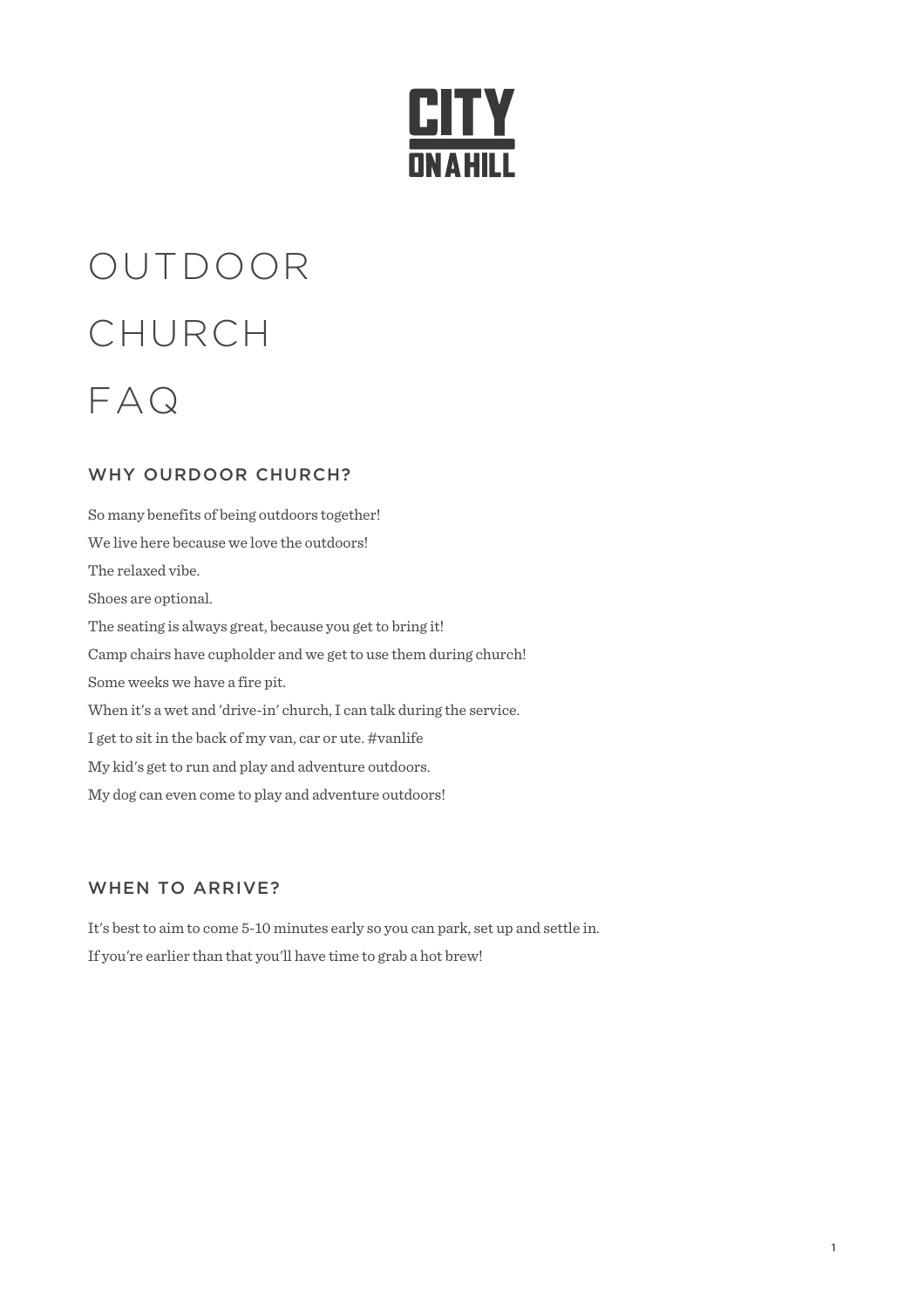

## WHAT TO BRING?

Always welcome to bring with you children, friends and even dogs.

#### *Each week:*

- seating (camp chair / bean bag / lazy-boy)
- snacks
- brew mug

#### *When it's dry/warm:*

- sunscreen (slip/slop/slap)
- water bottle
- insect repellent

*Just like when you go to the beach.*

#### *When it's wet/cold:*

- More clothes (layers)!
- blankets
- brolly
- phone / portable radio (for drive-in Sunday)

*Just like when you go to the footy.*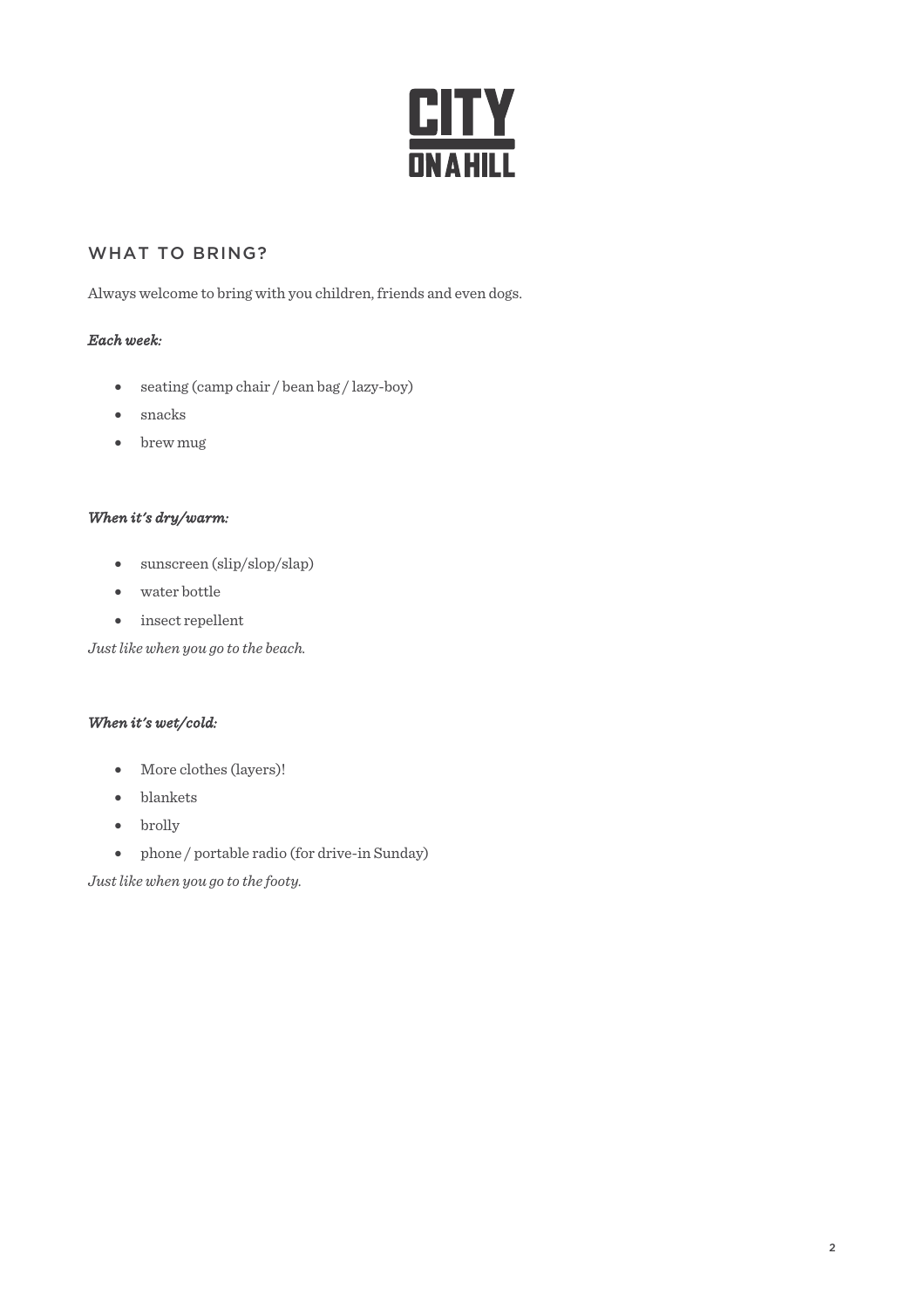

## WHEN IT'S WET:

When it's wet, we adjust our space to be a DRIVE-IN CHURCH. Tune your car radio into 89.5FM

Our Sunday church gatherings will still happen even in the rain. Time together will only even be cancelled only if the weather poses a safety threat.

In the rare event that a Sunday gathering is cancelled or location changes, subscribers to our EMAIL / INSTAGRAM / FACEBOOK will be updated.

We're a church for all seasons of life and for all seasons of the year!

## HOW TO SET-UP YOUR CAR FOR DRIVE-IN CHURCH.

#### TUNE INTO 89.5FM

Turn off engine an all lights. (Most cars will still allow their radio to be turned on with the car off)

If you're car-radio does not work with the car turned off: Turn car to accessory mode (one turn of key) and switch off everything in car (fan, AC, external lights, internal lights, accessory power cords) and run only the radio.

Alternatively if you have an Android phone: you can use the FM tuner to link into the frequency through your phone.

Alternatively you can bring a portable radio for in your car and completely save your car battery -just in case!

### CAN THE WHOLE FAMILY COME?

Absolutely yes. We're a family friendly church family and we love that our kids get to also be a part of it. Parents are however required to supervise children at all times.

We do not want any damage to other people, to the building and to the equipment because children have been left unattended.